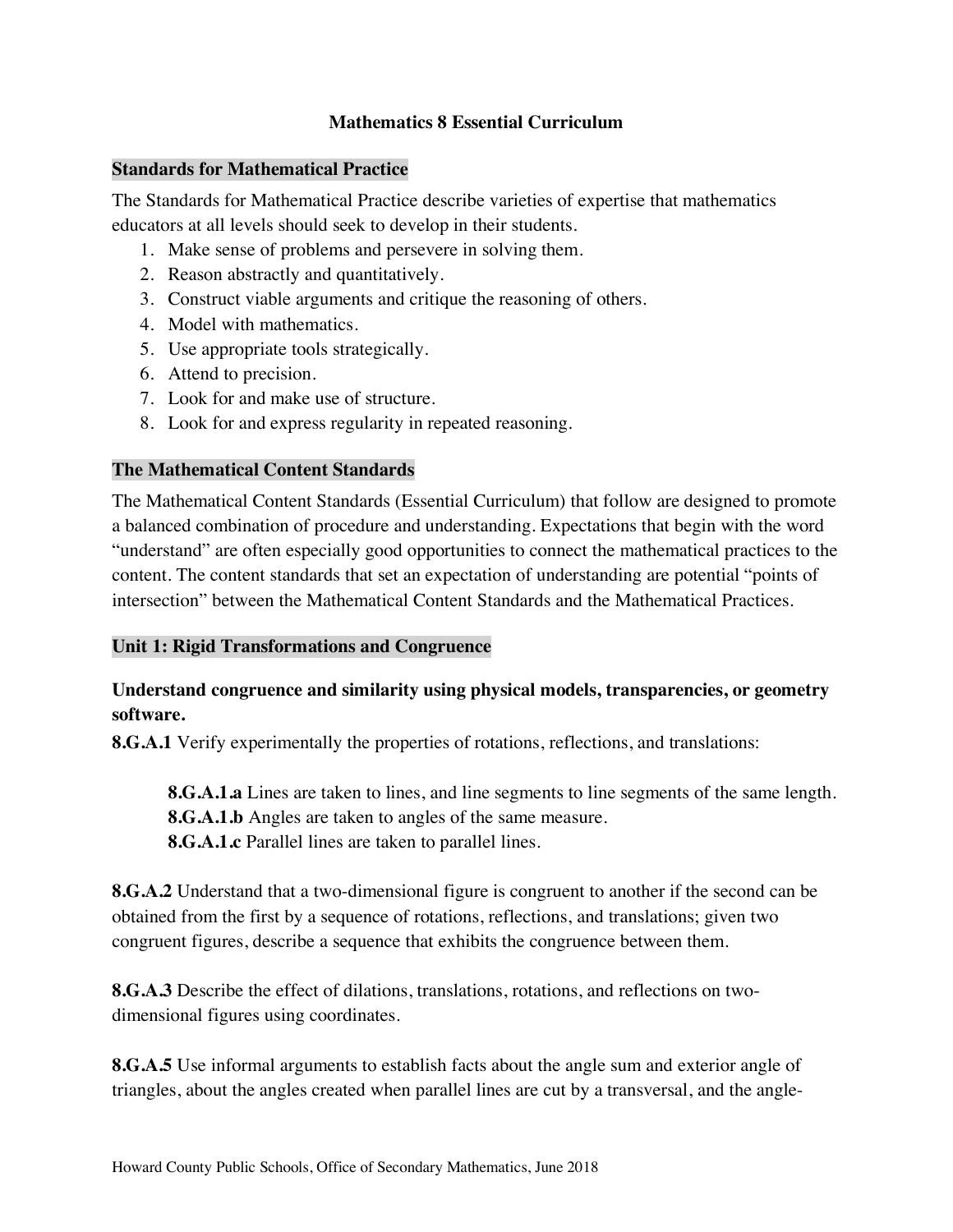angle criterion for similarity of triangles. *For example, arrange three copies of the same triangle so that the sum of the three angles appears to form a line, and give an argument in terms of transversals why this is so*.

#### **Unit 2: Dilations, Similarity, and Introducing Slope**

# **Understand congruence and similarity using physical models, transparencies, or geometry software.**

 **8.G.A.2** Understand that a two-dimensional figure is congruent to another if the second can be obtained from the first by a sequence of rotations, reflections, and translations; given two congruent figures, describe a sequence that exhibits the congruence between them.

 **8.G.A.3** Describe the effect of dilations, translations, rotations, and reflections on two-dimensional figures using coordinates.

 **8.G.A.4** Understand that a two-dimensional figure is similar to another if the second can be obtained from the first by a sequence of rotations, reflections, translations, and dilations; given two similar two-dimensional figures, describe a sequence that exhibits the similarity between them.

 **8.G.A.5** Use informal arguments to establish facts about the angle sum and exterior angle of triangles, about the angles created when parallel lines are cut by a transversal, and the angle- angle criterion for similarity of triangles. *For example, arrange three copies of the same triangle so that the sum of the three angles appears to form a line, and give an argument in terms of transversals why this is so*.

# **Understand the connections between proportional relationships, lines, and linear equations.**

 **8.EE.B.6** Use similar triangles to explain why the slope m is the same between any two distinct points on a non-vertical line in the coordinate plane; derive the equation y = mx for a line through the origin and the equation  $y = mx + b$  for a line intercepting the vertical axis at *b*.

## **Unit 3: Linear Relationships**

# **Understand the connections between proportional relationships, lines, and linear equations.**

 **8.EE.B.5** Graph proportional relationships, interpreting the unit rate as the slope of the graph. Compare two different proportional relationships represented in different ways. For example, compare a distance-time graph to a distance-time equation to determine which of two moving objects has greater speed.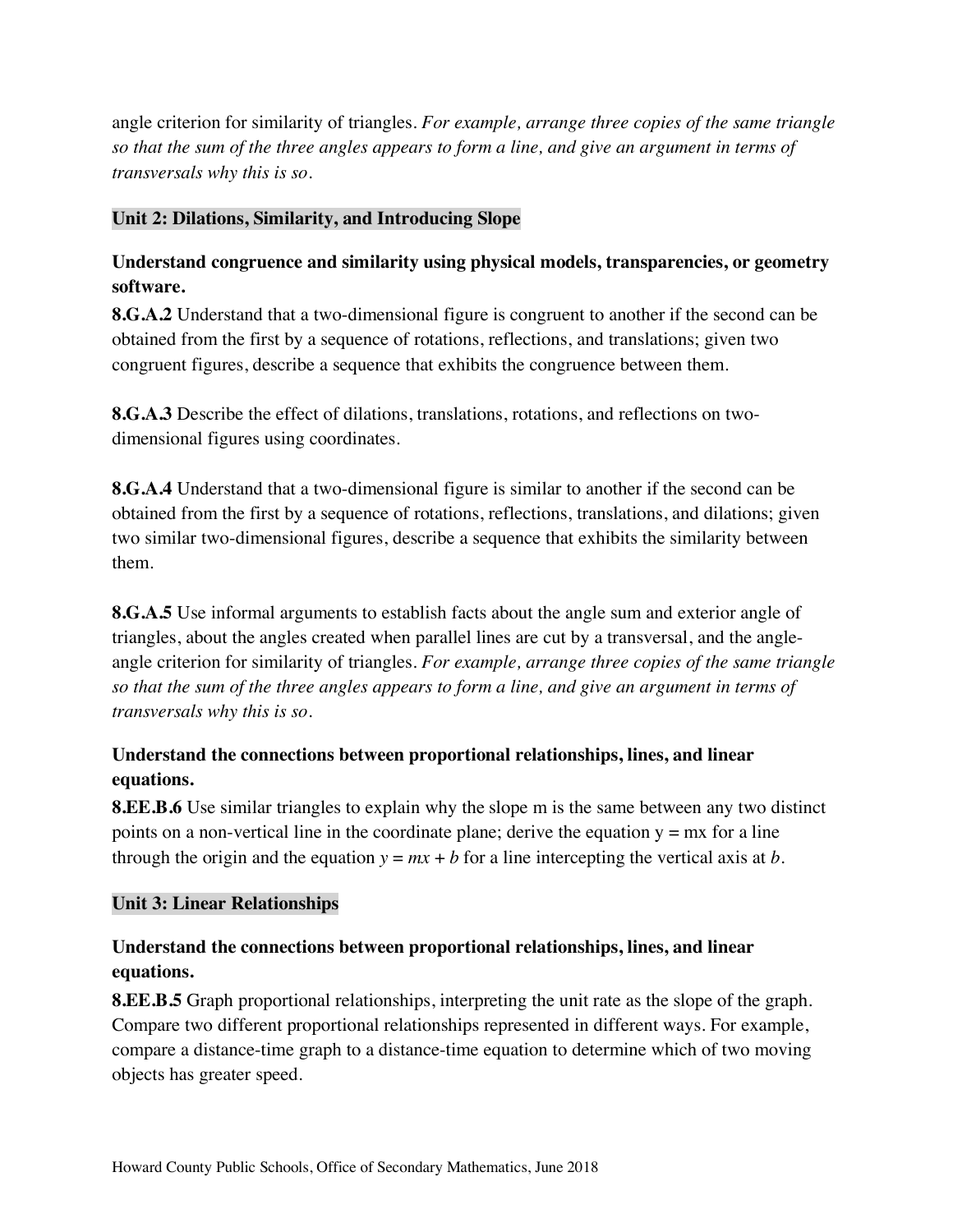**8.EE.B.6** Use similar triangles to explain why the slope m is the same between any two distinct points on a non-vertical line in the coordinate plane; derive the equation *y = mx* for a line through the origin and the equation  $y = mx + b$  for a line intercepting the vertical axis at *b*.

#### **Analyze and solve linear equations and pairs of simultaneous linear equations.**

 **8.EE.C.8.a** Understand that solutions to a system of two linear equations in two variables correspond to points of intersection of their graphs, because points of intersection satisfy both equations simultaneously.

## **Understand congruence and similarity using physical models, transparencies, or geometry software.**

**8.G.A.1** Verify experimentally the properties of rotations, reflections, and translations:

### **Unit 4: Linear Equations and Linear Systems**

 **Analyze and solve linear equations and pairs of simultaneous linear equations. 8.EE.C.7** Solve linear equations in one variable.

 **8.EE.C.7.a** Give examples of linear equations in one variable with one solution, infinitely many solutions, or no solutions. Show which of these possibilities is the case by successively transforming the given equation into simpler forms, until an equivalent equation of the form  $x =$  $a, a = a$ , or  $a = b$  results (where  $a$  and  $b$  are different numbers).

 **8.EE.C.7.b** Solve linear equations with rational number coefficients, including equations whose solutions require expanding expressions using the distributive property and collecting like terms.

**8.EE.C.8** Analyze and solve pairs of simultaneous linear equations.

 **8.EE.C.8.a** Understand that solutions to a system of two linear equations in two variables correspond to points of intersection of their graphs, because points of intersection satisfy both equations simultaneously.

 **8.EE.C.8.b** Solve systems of two linear equations in two variables algebraically, and estimate solutions by graphing the equations. Solve simple cases by inspection. *For example, 3x + 2y = 5*  and  $3x + 2y = 6$  have no solution because  $3x + 2y$  cannot simultaneously be 5 and 6.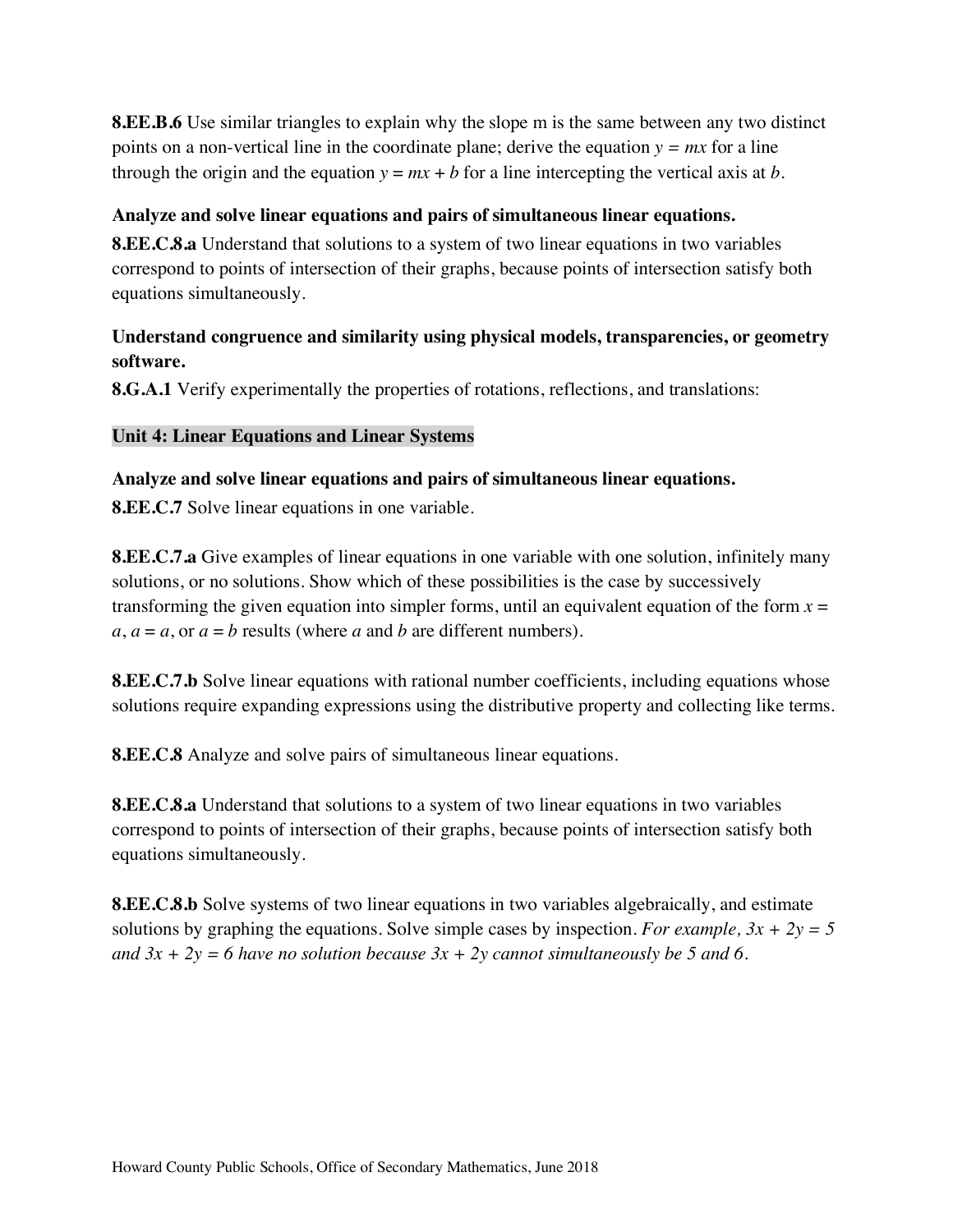### **Unit 5: Functions and Volume**

#### **Define, evaluate, and compare functions.**

 **8.F.A.1** Understand that a function is a rule that assigns to each input exactly one output. The graph of a function is the set of ordered pairs consisting of an input and the corresponding output.

 **8.F.A.2** Compare properties of two functions each represented in a different way (algebraically, graphically, numerically in tables, or by verbal descriptions). *For example, given a linear function represented by a table of values and a linear function represented by an algebraic expression, determine which function has the greater rate of change*.

 **8.F.A.3** Interpret the equation *y = mx + b* as defining a linear function, whose graph is a straight line; give examples of functions that are not linear. *For example, the function A = s2 giving the area of a square as a function of its side length is not linear because its graph contains the points (1,1), (2,4) and (3,9), which are not on a straight line*.

#### **Use functions to model relationships between quantities.**

 **8.F.B.4** Construct a function to model a linear relationship between two quantities. Determine the rate of change and initial value of the function from a description of a relationship or from two (*x, y*) values, including reading these from a table or from a graph. Interpret the rate of change and initial value of a linear function in terms of the situation it models, and in terms of its graph or a table of values.

 **8.F.B.5** Describe qualitatively the functional relationship between two quantities by analyzing a graph (e.g., where the function is increasing or decreasing, linear or nonlinear). Sketch a graph that exhibits the qualitative features of a function that has been described verbally.

# **Solve real-world and mathematical problems involving volume of cylinders, cones, and spheres.**

 **8.G.C.9** Know the formulas for the volumes of cones, cylinders, and spheres and use them to solve real-world and mathematical problems.

### **Unit 6: Associations and Data**

#### **Investigate patterns of association in bivariate data.**

 **8.SP.A.1** Construct and interpret scatter plots for bivariate measurement data to investigate patterns of association between two quantities. Describe patterns such as clustering, outliers, positive or negative association, linear association, and nonlinear association.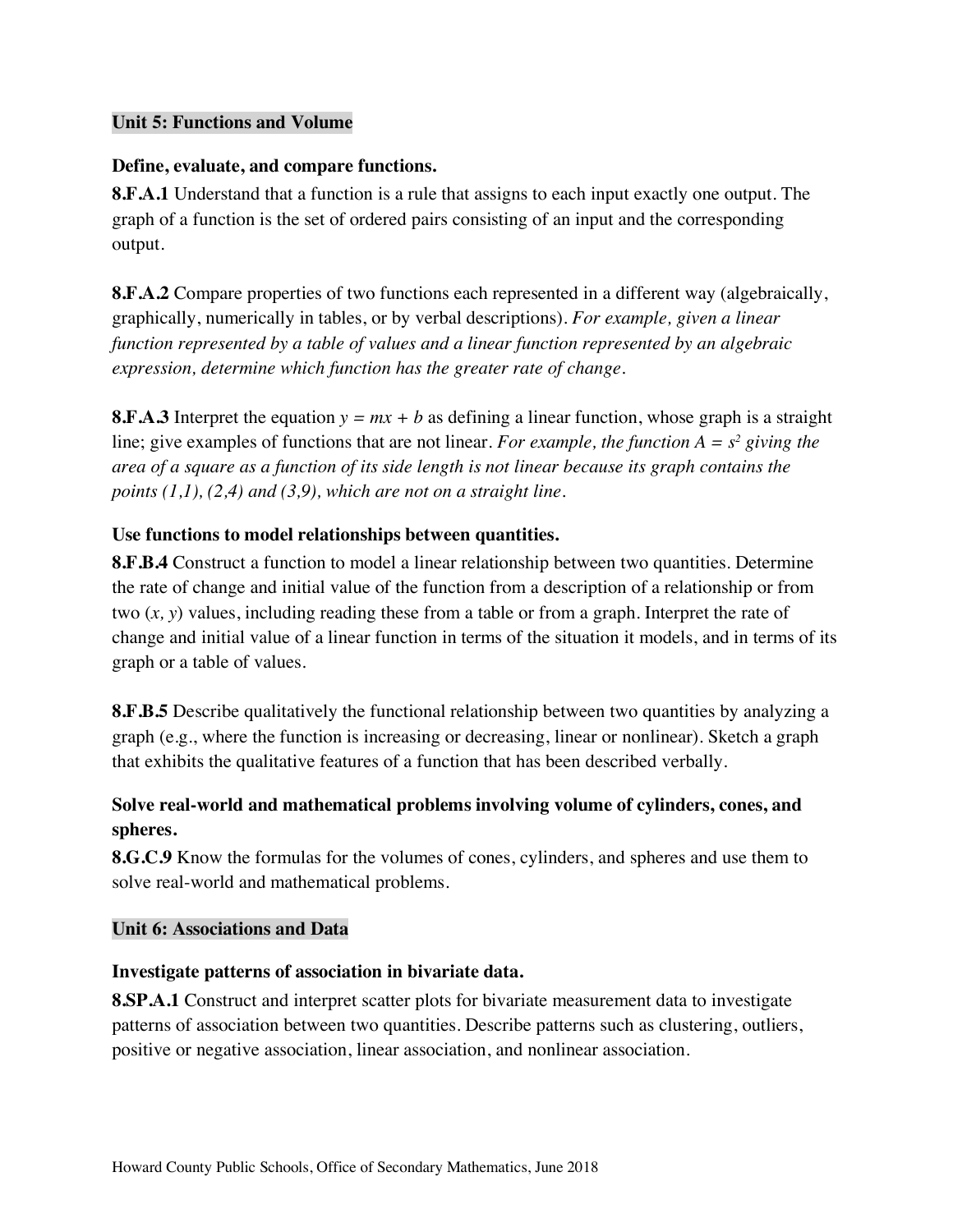**8.SP.A.2** Know that straight lines are widely used to model relationships between two quantitative variables. For scatter plots that suggest a linear association, informally fit a straight line, and informally assess the model fit by judging the closeness of the data points to the line.

 **8.SP.A.3** Use the equation of a linear model to solve problems in the context of bivariate measurement data, interpreting the slope and intercept. *For example, in a linear model for a biology experiment, interpret a slope of 1.5 cm/hr as meaning that an additional hour of sunlight each day is associated with an additional 1.5 cm in mature plant height*.

 **8.SP.A.4** Understand that patterns of association can also be seen in bivariate categorical data by displaying frequencies and relative frequencies in a two-way table. Construct and interpret a two- way table summarizing data on two categorical variables collected from the same subjects. Use relative frequencies calculated for rows or columns to describe possible association between the  two variables. *For example, collect data from students in your class on whether or not they have a curfew on school nights and whether or not they have assigned chores at home. Is there evidence that those who have a curfew also tend to have chores?* 

## **Unit 7: Exponents and Scientific Notation**

### **Expressions and Equations Work with radicals and integer exponents.**

 **8.EE.A.1** Know and apply the properties of integer exponents to generate equivalent numerical expressions. For example,  $3^2 \times 3^{5} = 3^{3} = 1/3^{3} = 1/27$ .

 **8.EE.A.3** Use numbers expressed in the form of a single digit times an integer power of 10 to estimate very large or very small quantities, and to express how many times as much one is than the other. *For example, estimate the population of the United States as 3 times 108 and the population of the world as 7 times 109 , and determine that the world population is more than 20 times larger*.

 **8.EE.A.4** Perform operations with numbers expressed in scientific notation, including problems where both decimal and scientific notation are used. Use scientific notation and choose units of appropriate size for measurements of very large or very small quantities (e.g., use millimeters per year for seafloor spreading). Interpret scientific notation that has been generated by technology

### **Unit 8: Pythagorean Theorem and Irrational Numbers**

# **Know that there are numbers that are not rational, and approximate them by rational numbers.**

 **8.NS.A.1** Know that numbers that are not rational are called irrational. Understand informally that every number has a decimal expansion; for rational numbers show that the decimal